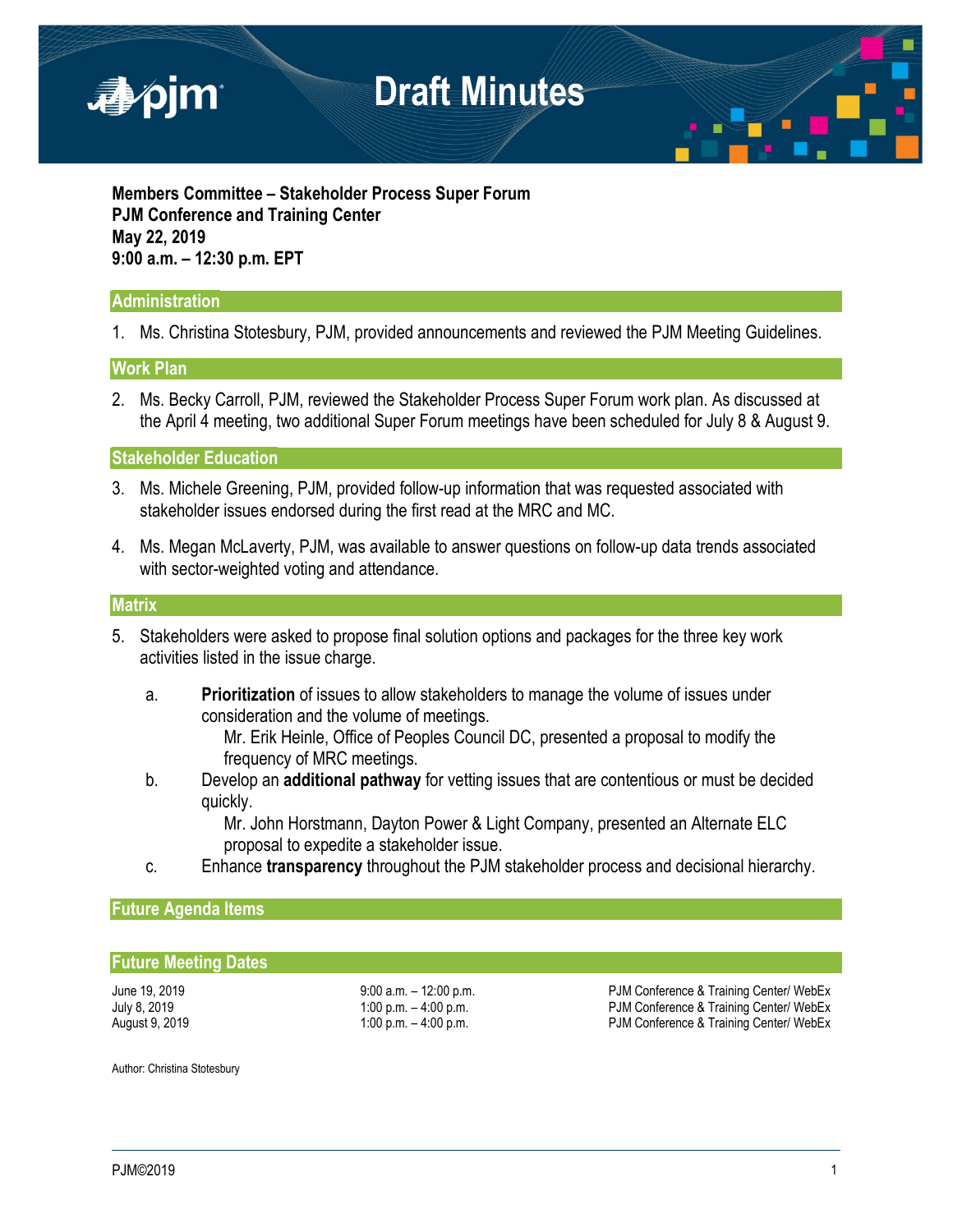

# **Draft Minutes**

#### **In-Person Attendance**

Carroll, Rebecca (Chair) **PJM Interconnection, LLC** Not Applicable Not Applicable Foladare, Kenneth Tangibl

#### **Phone or Web-Ex Attendance**

Stotesbury, Christina (Secretary) and PJM Interconnection, LLC<br>
Anders, David Mot Applicable POM Interconnection, LLC Anders, David **Anders, David Community Community** PJM Interconnection, LLC **Community Community Community Community** Press, Community Press, Community Press, Community Press, Community Press, Community Press, Community Pre D'Alessandris, Lou **FirstEnergy Solutions Corp.**<br>
Fabiano, Janell **Fabiano, Corp.** PJM Interconnection, LLC **CONTENSISTS** Corp. The Corp of Applicable PJM Interconnection, LLC<br>Tangibl Not Applicable<br>Tangibl Foley, Sheila **France Community Community Community** PJM Interconnection, LLC Not Applicable Not Applicable<br>Pord. Adrien **Property Community Community Community** Cld Dominion Electric Cooperative **France Community Communit** Old Dominion Electric Cooperative Greening, Michele **State Community Community** PJM Interconnection, LLC **Not Applicable** Mot Applicable<br> **Community Community Community Community Community Community Community Community Community Community Community** Dayton Power & Light Company (The) Lieberman, Steven **American Municipal Power, Inc.** The Steven American Municipal Power, Inc. Electric Distributor<br>
McLaverty, Megan **American Propertion**, ELC Communication, ELC PJM Interconnection, LLC Not Applicable O'Connell, Robert **PPGI Fund A/B Development, LLC** Generation Owner Scarpignato, David Calpine Energy Services, L.P. Generation Owner Generation Owner Sweeney, Rory **GT Power Group** GT Power Group Not Applicable

Bainbridge, Tom **FirstEnergy Solutions Corp.** Transmission Owner<br>Benchek. Jim **FirstEnergy Solutions Corp.** Transmission Owner Benchek. Jim Transmission Owner Benchek, Jim **American Transmission Systems, Inc.** Transmission C<br>Bennett, Stephen **Transmission C** PJM Interconnection, LLC PJM Interconnection, LLC Brodbeck, John **EDP Renewables North America, LLC** Christen Cher Supplier<br>Brown, Halley **EDP Renewables North America, LLC** Christen Christen Mot Applicable Brown, Halley **Burns & McDonnell** Burns & McDonnell Brown, Halley Not Applicable<br>Bruce, Susan **Brown Brown McNees Wallace & Nurick LLC** Not Applicable McNees Wallace & Nurick LLC<br>
PJM Interconnection, LLC<br>
PJM Interconnection, LLC Burdis, Tim **Burdis, The Application** PJM Interconnection, LLC Carmean, Gregory **Carmean, Carmean, Carmean, Carmean, Carmean, Carmean, Carmean, Carmean, Carmean, Carmean, Carmean, Carmean, Carmean, Carmean, Carmean, Carmean, Carmean, Carmean, Carmean, Carmean, Carmean, Carmean, Carmea** PECO Energy Company Chmielewski, Brian **Edge Christen Burger PJM Interconnection**, LLC<br>Chocarro Aguirrebengoa, Iker **ELON Climate & Renewables North America**, Inc. Christen Beneration Owner Chocarro Aguirrebengoa, Iker E.ON Climate & Renewables North America, Inc. Schoen Generation Owners Colbert, Cathleen Colbert Supplier NRG Power Marketing LLC<br>
Dominion Energy Marketing, Inc. 
Supplier<br>
Other Supplier Control of Generation Owner Davis, James **Davis, Inc. Energy Marketing, Inc.** Commission Declease of the Ceneration Owner Commission Culture<br>Declease Declease Declease Declease Declease Commission Culture of the Commission Culture of the Mot Applicab DE Public Service Commission Depillo, Raymond **PSEG Energy Resources and Trade LLC Communist Communist Communist Communist Communist Communist Communist Communist Communist Communist Communist Communist Communist Communist Communist Communist Commun** Dolan, Ryan American Municipal Power, Inc. The Collectric Distributor Electric Distributor Domian, Christin Duquesne Light Company Transmission Owner Dugan, Chuck East Kentucky Power Cooperative, Inc. Durinsky, Mike FirstEnergy Solutions Corp.<br>Edmondson, Lucy FirstEnergy Solutions Corp. The Commission Corp. Transmission Owner North Carolina Utilities Commission Not Applicable Feller, John **PPL Electric Utilities Corp.** dba PPL Utilities Transmission Owner Filomena, Guy **Customized Energy Solutions, Ltd.** Not Applicable Not Applicable Fitch, Neal Generation Cover Narketing LLC Generation Owner Generation Owner Gahimer, Michael **IN Office of Utility Consumer Counselor International Consumer Counselor** End User Customer George, Brian **Federal Energy Regulatory Commission** Not Applicable Not Applicable Gilani, Rehan ConEdison Energy, Inc. Other Supplier Greiner, Gary **Exercise State Heart Convertse Convertse And Trade LLC** Christener, Carl Christener Supplier<br>Princes and Trade Commission Christener State Commission<br>Not Applicable Hanser, Erik Michigan Public Service Commission<br>Heinle. Frederick Not Applicable (Office of the People's Counsel Not Applicable Not Applicable Not Applicable Office of the People's Counsel Hendrzak, Chantal **Example 2018** PJM Interconnection, LLC Not Applicable Not Applicable Herel, Suzanne **Not Applicable** PJM Interconnection, LLC Not Applicable Not Applicable Herman, Michael **PJM** Interconnection, LLC Not Applicable Not Applicable Hoatson, Tom **Riverside Generating, LLC Container Supplier** Chemistry of the Supplier Hohenshilt, Jennifer Talen Energy Marketing, LLC Generation Owner Generation Owner Horning, Lynn **Not Applicable** Customized Energy Solutions, Ltd. Not Applicable Not Applicable Horton, Dana **Appalachian Power Company Transmission Owner** Transmission Owner